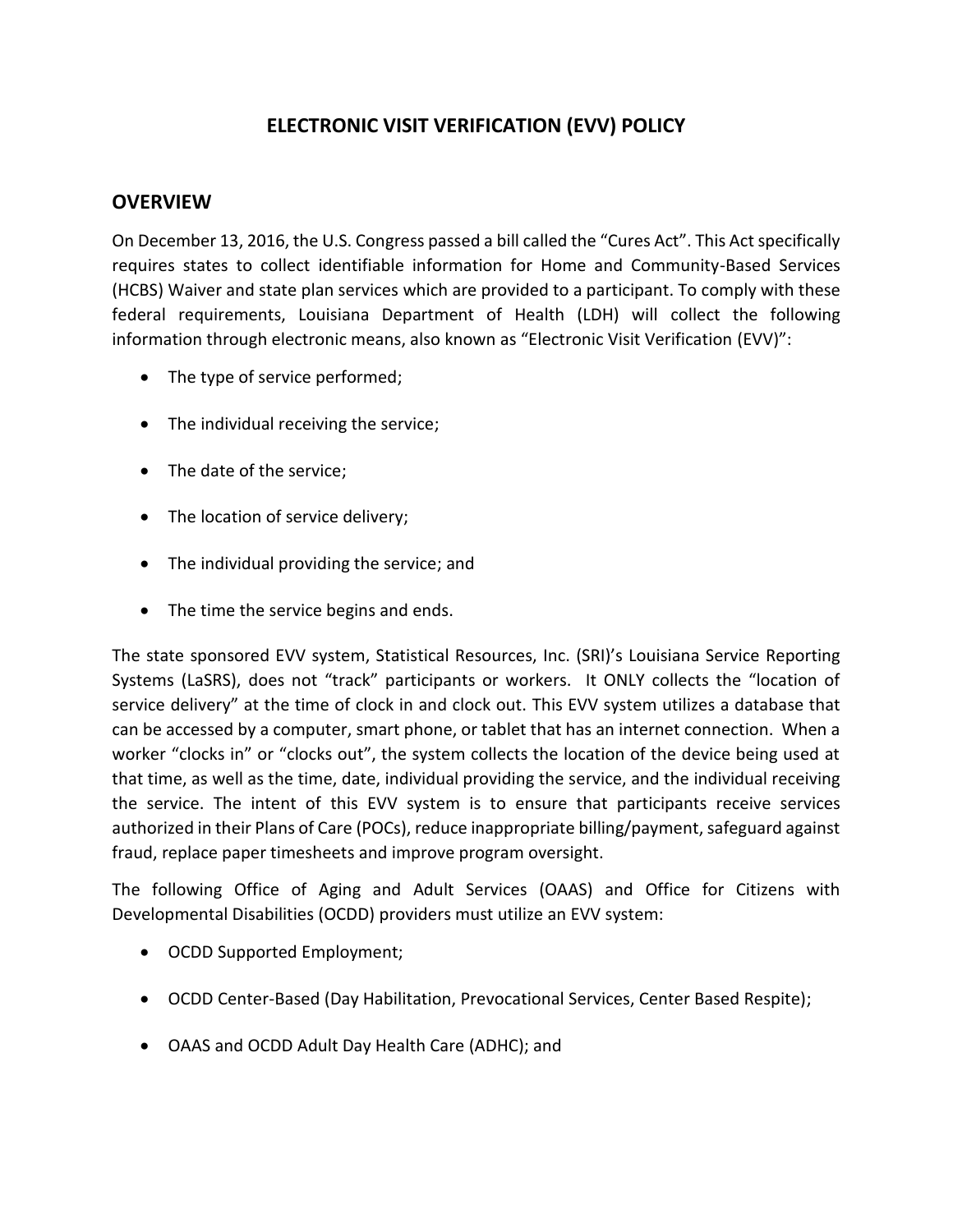OAAS and OCDD In-Home Personal Care Attendants (PCAs), including those participating in the Self-Direction option.

These providers must either use the state sponsored EVV system or have an EVV system that integrates with LaSRS. If using another EVV system, it must pass the LaSRS data integration process. The provider and their EVV vendor will also be required to sign an attestation form indicating that the EVV system meets LDH standards.

**NOTE: For data integration process/documents, email [EVVHelp@la.gov.](mailto:EVVHelp@la.gov)** 

## **POLICY REQUIREMENTS**

Providers must develop and maintain the following internal policies regarding proper use of the EVV system:

- Requirements for workers to electronically clock in/clock out for services rendered.
- Guidelines for editing electronically captured services.
- Prohibition of sharing passwords and/or log in information.
- Recognition that logging in under another user's credentials is fraudulent. **NOTE: Logging into the system represents the user's signature.**
- Proper clock in/clock out processes (e.g. clock in when participant is present; clock in/clock out upon arrival/departure, etc.).
- Processes for reporting time if a worker is unable or forgets to clock in/clock out.
- Process for obtaining signed documents from every user, ensuring acknowledgement and understanding.
- Guidelines for monitoring EVV compliance.

If services are provided in an area where there is limited or no internet connectivity to record the electronic clock in/clock out, the provider's supervisor/designee MUST go to the service location (e.g. home, etc.) to complete the LaSRS Connectivity Test. The results will be documented on the LaSRS Connectivity Test form and uploaded into LaSRS as soon as possible. Workers **CANNOT**  complete the connectivity document.

NOTE: A LaSRS Connectivity Test form is good for a period of one year from date of entry and will automatically expire at the end of one year. After one year, the supervisor/designee (not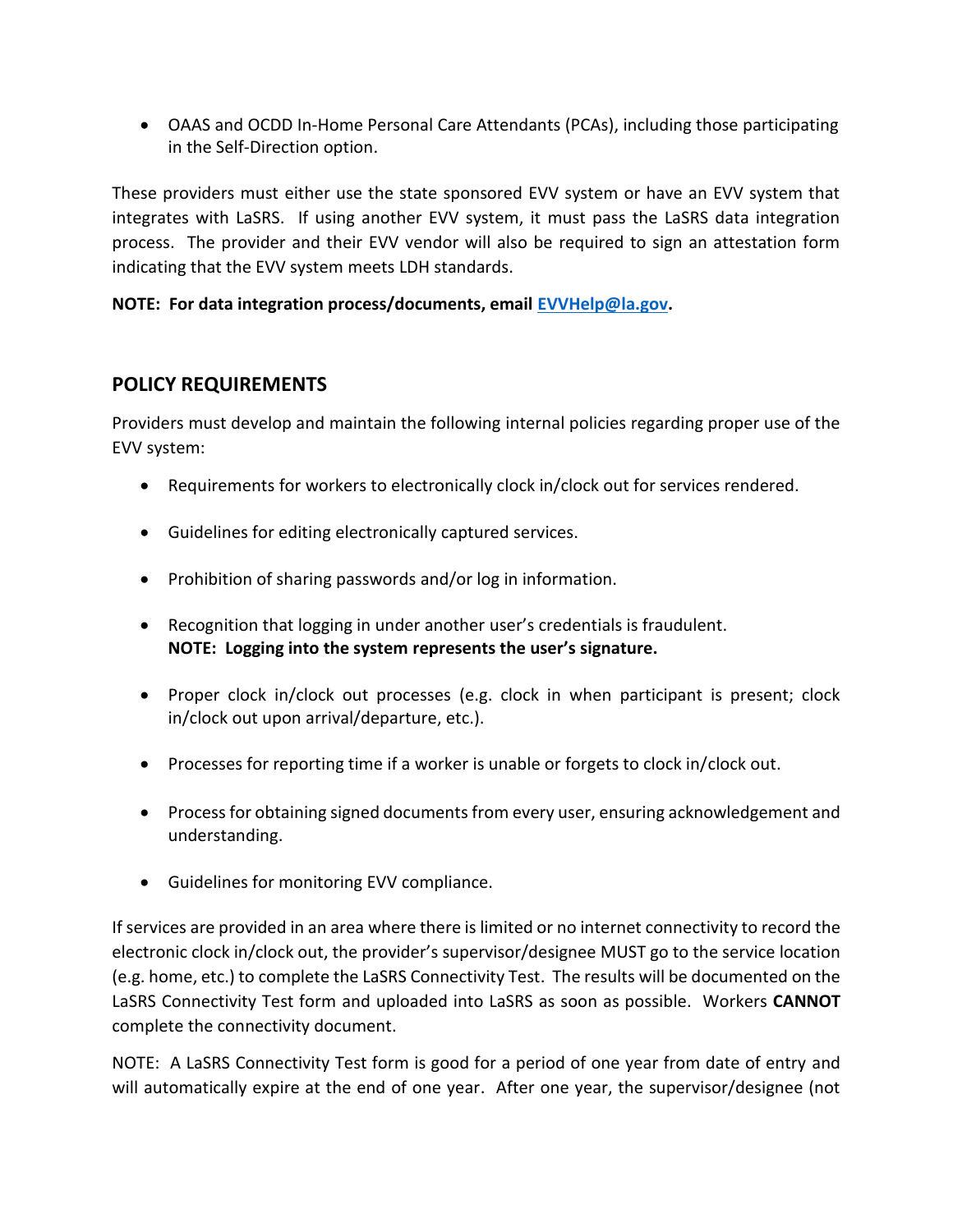DSW) must go to the home to determine if there is still a connectivity issue due to signal strength/availability. If the supervisor determines that there is still limited or no internet connectivity, then a new LaSRS Connectivity Test form must be entered into LaSRS. If a new connectivity form is not entered into LaSRS prior to the year, then the services manually entered will be counted against the EVV threshold.

In the cases where a user:

- Is unable to electronically clock in/out, including extraordinary circumstances (e.g. natural disasters, etc.), or
- Forgets to electronically clock in/out,

The provider must manually enter the following required information in the system:

- Participant's name;
- Date and exact arrival and/or departure times by the worker; and
- Specific reason for the manual entry.

Providers must keep supporting documentation of the manual entry which includes the following:

- Printed name of recipient;
- Worker's printed name, signature, and date; and
- Supervisor/timekeeper's signature and date.
- Worker's statement attesting the reported time is true and accurate.

These records will be retained in accordance with the required record retention policy.

### **UTILIZATION THRESHOLDS**

Providers must meet the 80% utilization threshold for EVV electronic clock in/clock out. The post authorization process will block units for services that are manually entered over the 20% allowance threshold. Once EVV reported services meet the 80% compliance standard, previously blocked services will be released for payment to the provider.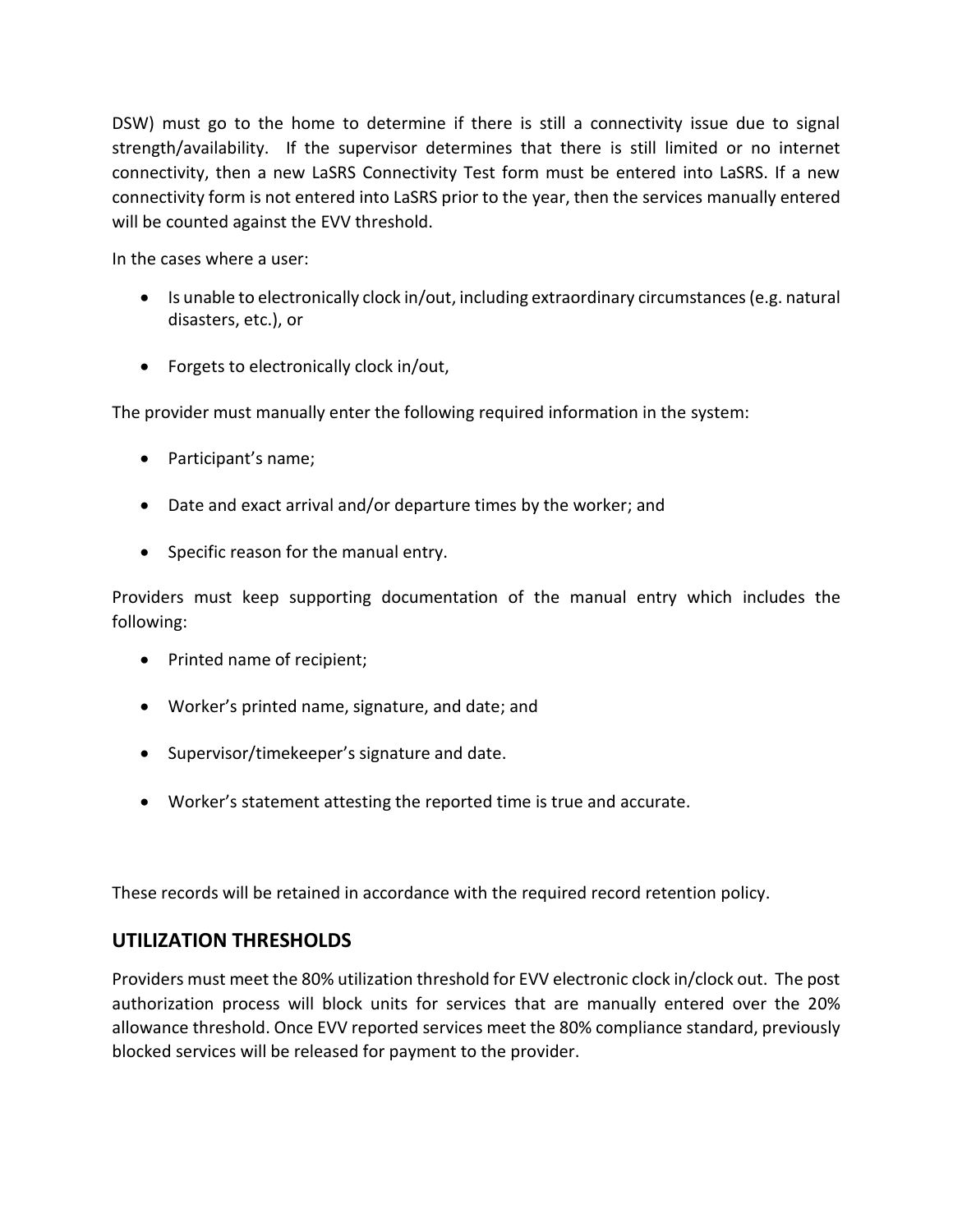The following circumstances for manually entered services will **NOT** be counted as part of the 20% allowance threshold:

• Services provided in an area without cellular or internet connectivity. The provider must follow the EVV Connectivity form process (Refer to Policy Requirements above.)

#### **NOTE: Instructions are also available within LaSRS.**

- Services provided by a worker during the first 30 calendar days of employment with the provider.
- Services provided to a consumer before the prior authorization is available in LaSRS.

**NOTE: Services cannot be electronically captured in LaSRS unless there is a current prior authorization in the system. Providers are responsible for ensuring they have authorization to provide services.**

### **REQUIREMENTS FOR OTHER EVV SYSTEMS**

Providers using an EVV system other than LaSRS must ensure that the system electronically captures the bulleted information listed in the Overview section above.

The provider and EVV vendor must ensure that:

 All iterations of electronic clock in/clock outs collected by the External EVV since the last file are sent every business day to LaSRS.

All files must be uploaded to the LaSRS/SRI sFTP site by 9 PM central time in order to be processed for the following business day.

- The original geolocation(s) of an electronically captured record is uploaded to LaSRS.
- Any altered electronic clock in/clock outs are identified as manually edited, and must capture the following:
	- o Date and time of the edit;
	- o Person editing the record; and
	- o Geolocation of where the record was edited.
- The system does NOT allow changes to data through a back-end process, prohibiting the manual manipulation of data.